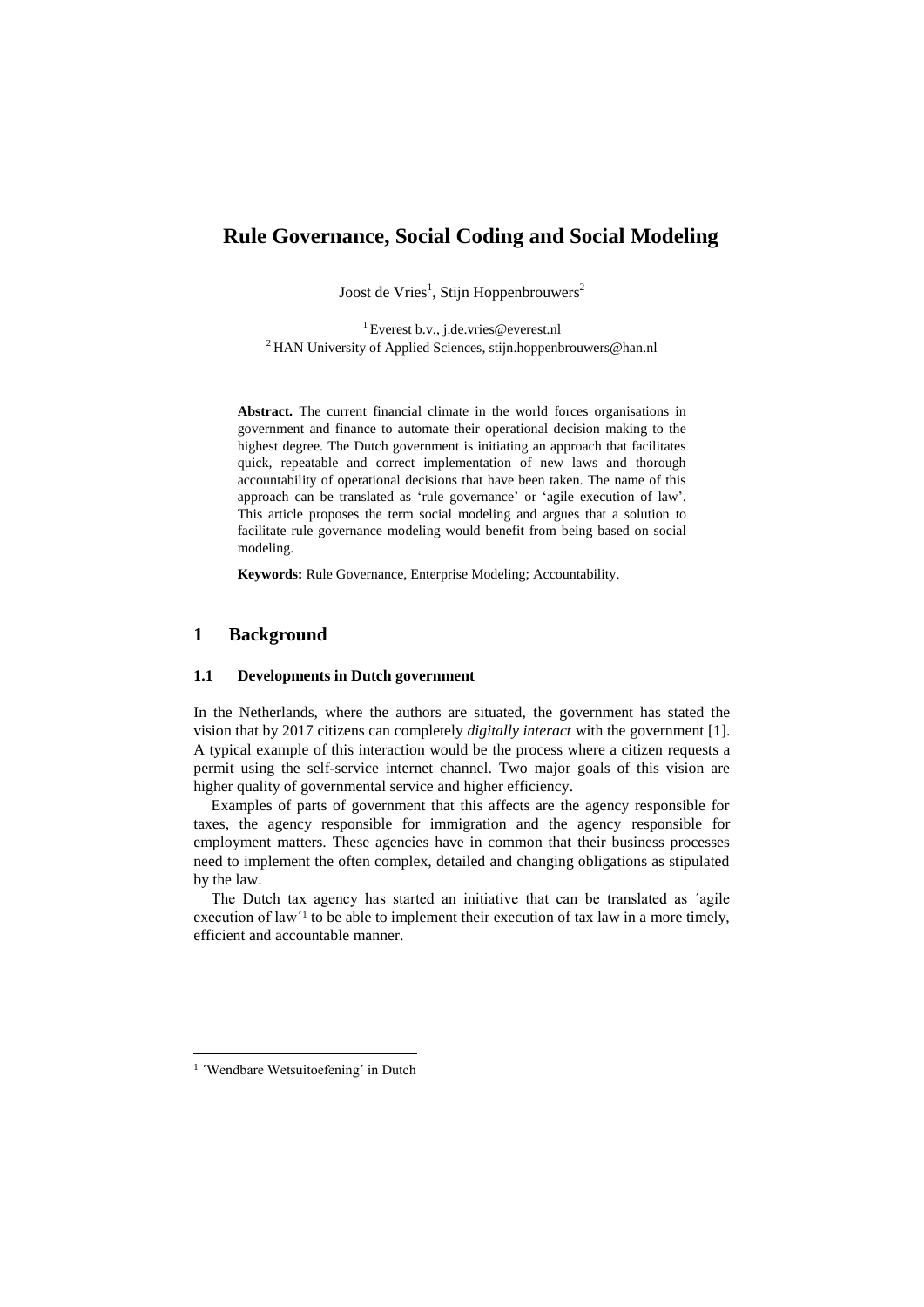#### **1.2 Developments in the financial sector**

The financial sector is another part of society where core business processes largely concern the processing of information. The financial crisis that started in 2008 has led to an increase in governmental regulation of the financial sector. At the same time there banks and insurance firms are increasingly feeling the pressure to interact with their customers digitally and reduce the role of local offices.

This article focuses on the government but the reasoning can be similarly applied to the financial sector.

#### **1.3 Developments in distributed collaboration**

In 2011 Marc Andreessen argued in the Wall Street Journal that *information systems are replacing physical business processes* to an uncommon degree [2]. His venture capital investment firm put their money on this global trend by investing 100 million dollar in github.com; a solution for software development collaboration that '[orients] around people instead of around [source code] repositories' [3].

GitHub is arguably the prime example of what is called *social coding*: a major change in software development that has quickly become the standard way of realising *distributed collaboration*.

## **2 Story**

### **2.1 Rule governance modelling at the Dutch tax agency**

Many of the business processes that a government agency like the tax agency performs are essentially *decision making* processes. For instance in handling a request for subsidy the majority of the work is not transferring the money but deciding whether the giving subsidy is warranted given the stipulations of the law, in the case of a specific request.

To be able to react adequately to changes in the law, governmental agencies have started using business rules as a single point of definition for the key decision logic.

The Dutch tax agency came to the conclusion that using business rules is not enough for them [4]. What they need is *accountability*: They want to be able to support at all times the outcome of their operational decisions by a reasoned description how the decision follows from the relevant legal sources and from their agencies policy, so that they can account for how their decisions comply with all relevant laws.

What is also needed is *impact analysis:* In the event of an upcoming change in law they want to be able to pinpoint where exactly the work procedures and IT systems need to be changed. That way they should be able to effectuate new law in a short time frame and with minimal cost.

The process of implementing a new law involves a chain of analyses: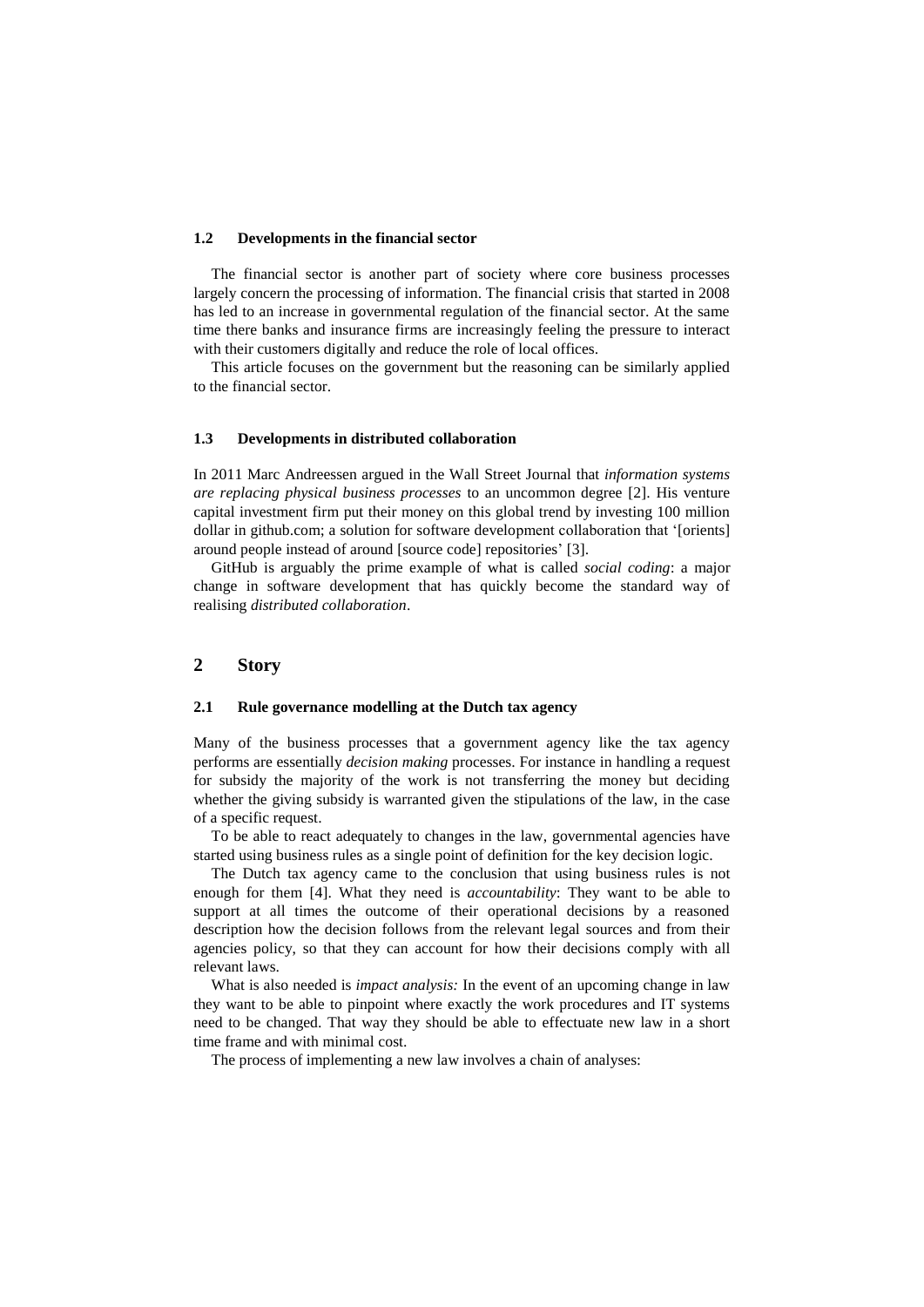- 1. Careful *modelling of the law*. This is often called annotation after the physical process of highlighting the concepts involved in the legal text which forms the starting point of the analysis.
- 2. Modelling the relevant agency *policy*. The tax agency will decide how they can reach their goals in the best way given the law.
- 3. Modelling of the right *portfolio of products and services*<sup>2</sup> to fulfil these demands. Maybe a new service (event type) is needed or the scope of an existing one needs to be changed. This step and the next basically amount to enterprise architecture modelling.
- 4. Modelling how to best *implement* this change in the relevant *business processes* in terms of work procedures and relevant IT systems: data repositories<sup>3</sup>, business rules, process activities.
- 5. Modelling of the internals of mainly IT components. This is amounts to modeling of system design. This step results in a model of the functioning business processes. After which operations start.

The resulting chain of models can be seen as a traceability graph from law to operational decisions. The traceability graph consists of an acyclic transitive relation that we name ´supports´. The model of the law from step 1 is the starting point of this graph and has a ´represents´ or ´models´ relation with text parts of specific legal sources.

At all steps of the modelling chain design *discussions about* the modelling decisions taken should be included in the traceability graph. These motivations of design decisions are not required for impact analysis but are essential for the compliance chain.

The compliance perspective has specific temporal requirements as well: obviously for any part of the model it should be specified what its validity range is. But also there's a requirement that it should be possible to reconstruct what the model at any point in time was. This last requirement is colloquially known as 'time travel'. Fowler [5] calls this a model with *multiple temporal dimensions*. The latter he calls 'time of record'. Snodgrass [6] calls this 'transaction time'.

To summarise; there are three modelling requirements that we want to address in this paper. First there should be *traceability graph* from legal source texts to operational execution of law. This traceability graph should support *impact analysis* of legal changes and *compliance analysis* of operational decisions. Second *discussions about modelling decisions* should be attached to the traceability graph for reasons of compliance analysis. Third it should be possible to *reconstruct what the traceability graph was* at a given moment in time.

## **2.2 The collaborative aspect of rule governance modelling**

The whole process involves very different competences: legal analysts, civil servants responsible for policy, business architects, business process designers, IT system

-

<sup>2</sup> Produkt-Diensten Catalogus

<sup>3</sup> Gegevensadministraties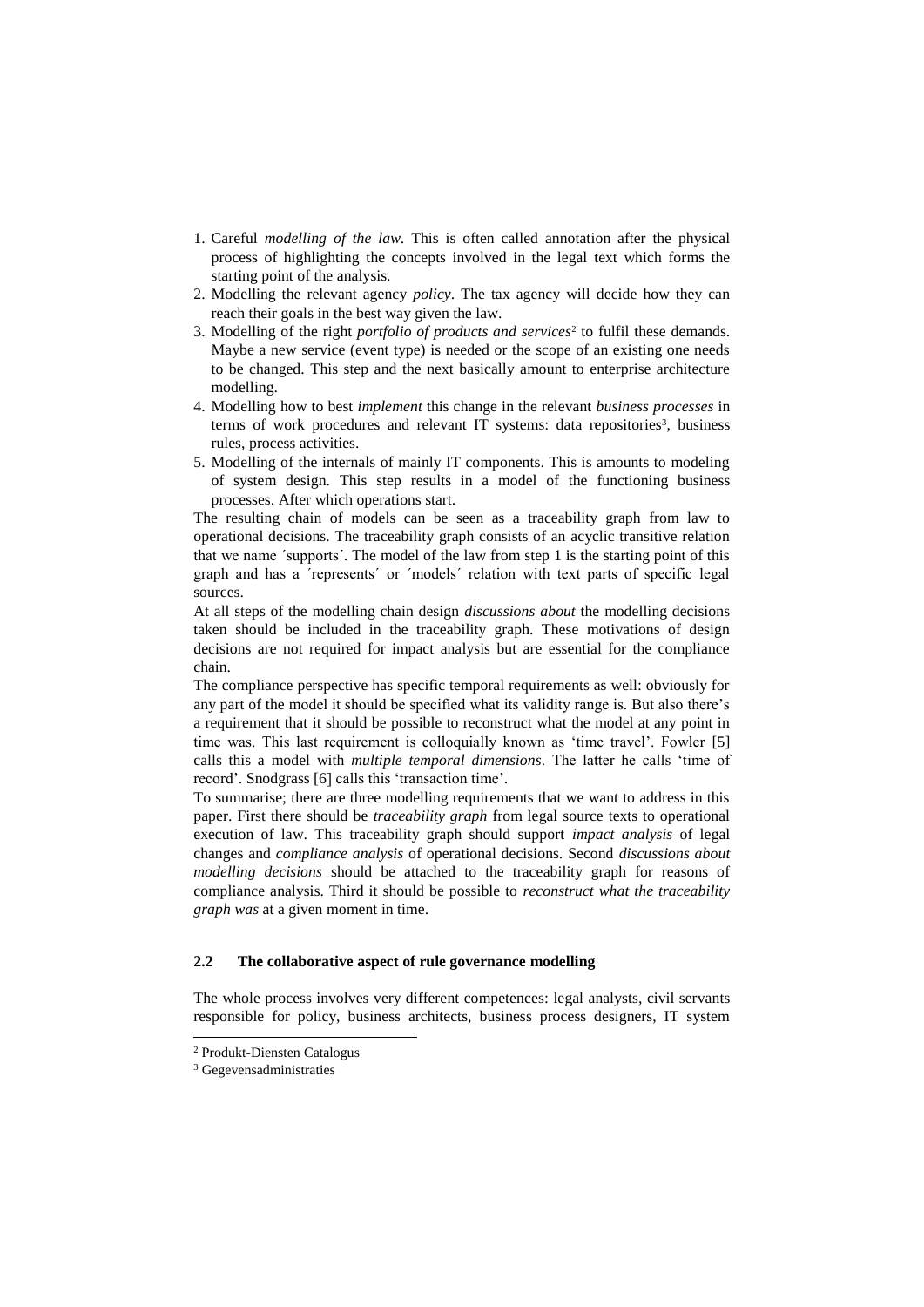landscape architects and finally system designers and developers of the data stores, business rules and process activities involved. Also the latter steps involve a greater number of people. As a result it is unfeasible to have all the people involved work as one team in one room.

However, impact analysis and accountability can only function if the results of all the analysis steps form one *integral traceability graph* that describes the end-to-end links from legal texts analysis model on the one end down to the operational decisions on the other end. As a result the challenges of the required collaborative rule governance modelling have a lot in common with so-called *distributed collaborative modelling*. That is; collaborative modelling regardless of location and organizational affiliation.

#### **2.3 Benefits of social coding**

A study by Carnegie Mellon University in 2012 [7] found that the social coding solution Github allows users to understand "the activities of a large number of others regardless of location or affiliation." And that "this transparency [has a potential] to radically improve collaboration and learning in complex knowledge-based activities." They found that "people make a surprisingly rich set of social inferences from the networked activity information [offered by] Github." Such as "inferring someone else's goals and vision when they edit code, or guessing which of several similar projects has the best chance of thriving in the long term. Users combine these inferences into effective strategies for coordinating work, advancing technical skills and managing their reputation."

They cite research that shows that collaborators in knowledge work who work in the same room are aware of each other's activities "through overhearing, shared visual space and shared memory of discussions around artefacts." As a result knowledge co-workers are aware of each other's work state and expertise which helps them coordinate their activities.

GitHub is a system that lets people that cannot be together in the same room or department have the same type of awareness and mutual knowledge. "The GitHub site is unique in that it makes user identities, intern project artefacts and actions on them publicly visible across a wide community." "The record of all action information combined with user subscription allows activity updates to flow across the site. […] Developers can 'follow' other developers and 'watch' other repositories, subscribing them to a feed of actions and communications form those developers or projects with frequent updates for active projects."

By interviewing developers, the researchers found that people make a rich set of social inferences from this information. From recency and volume of activity developers got a sense of how '*live*' or active a project was by the amount of commit events showing up in their feed. But also, for instance, inferences were made as to who had expertise in which areas.

Another type of inference people made was that "visible information about community interest in the form of watcher and fork counts for a project seemed to be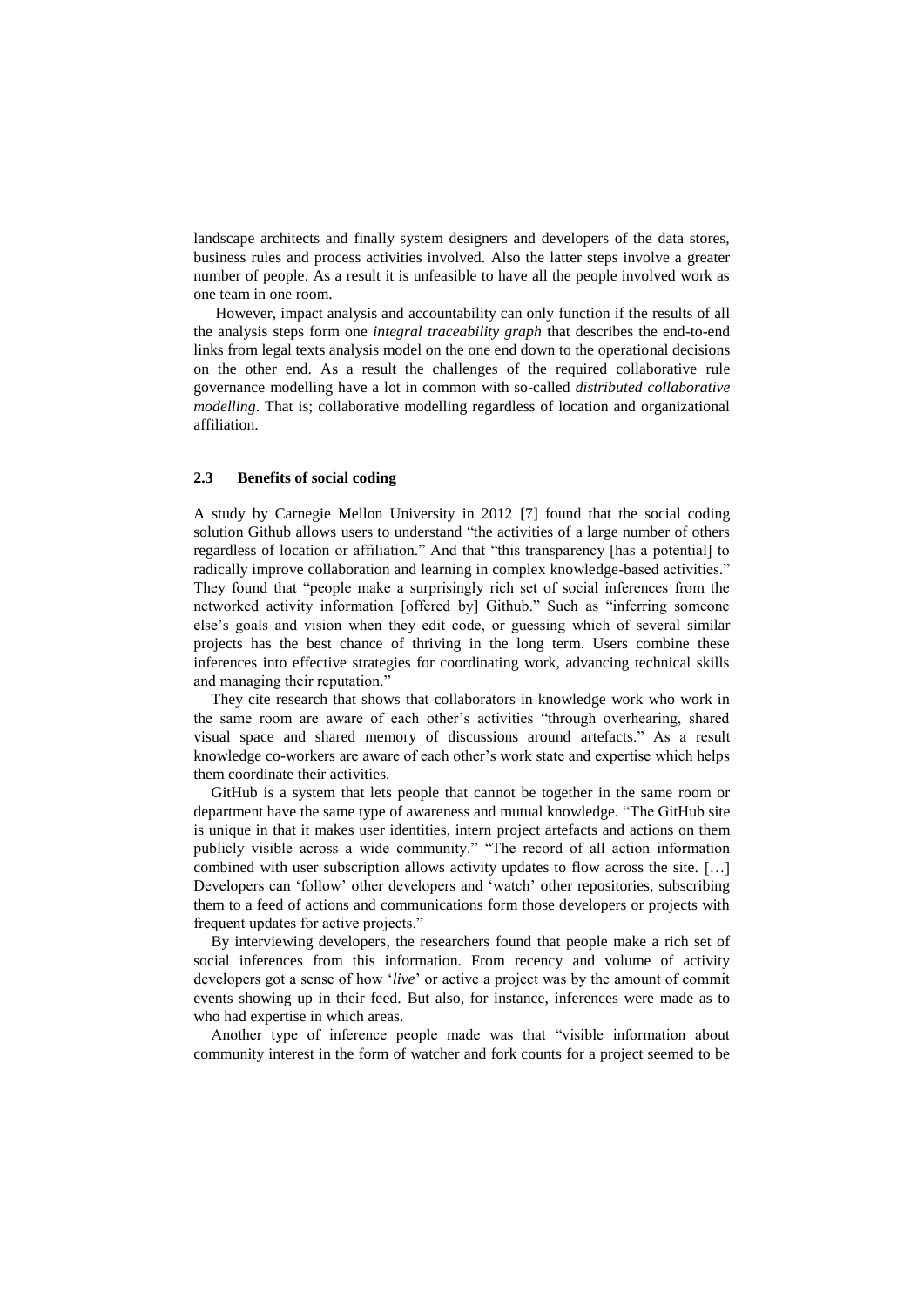and important indicator that a project was *high quality and worthwhile*." Developers would also *learn* from following so called 'rock star' developers: developers with a large number of followers that were "deemed to have special skill and knowledge about the domain."

The awareness and visibility created a "direct feedback and interaction between project owners and their user", "the owner could infer more clearly who their user base was, how they were using the project, and when they were having problems." The researchers describe this as a micro supply chain of projects depending on projects where projects *improve the quality of their support for depending projects* through better understanding of how their used.

## **3 Analysis and comments**

## **3.1 Conceptual model of the data model of Github**

To analyse Github it is helpful to consider its data model. The data model of Github can easily be reconstructed by looking at the extensive API [8]. The following UML diagram gives an impression of the underlying data on a conceptual level.



**Fig. 1.Github simplified data model**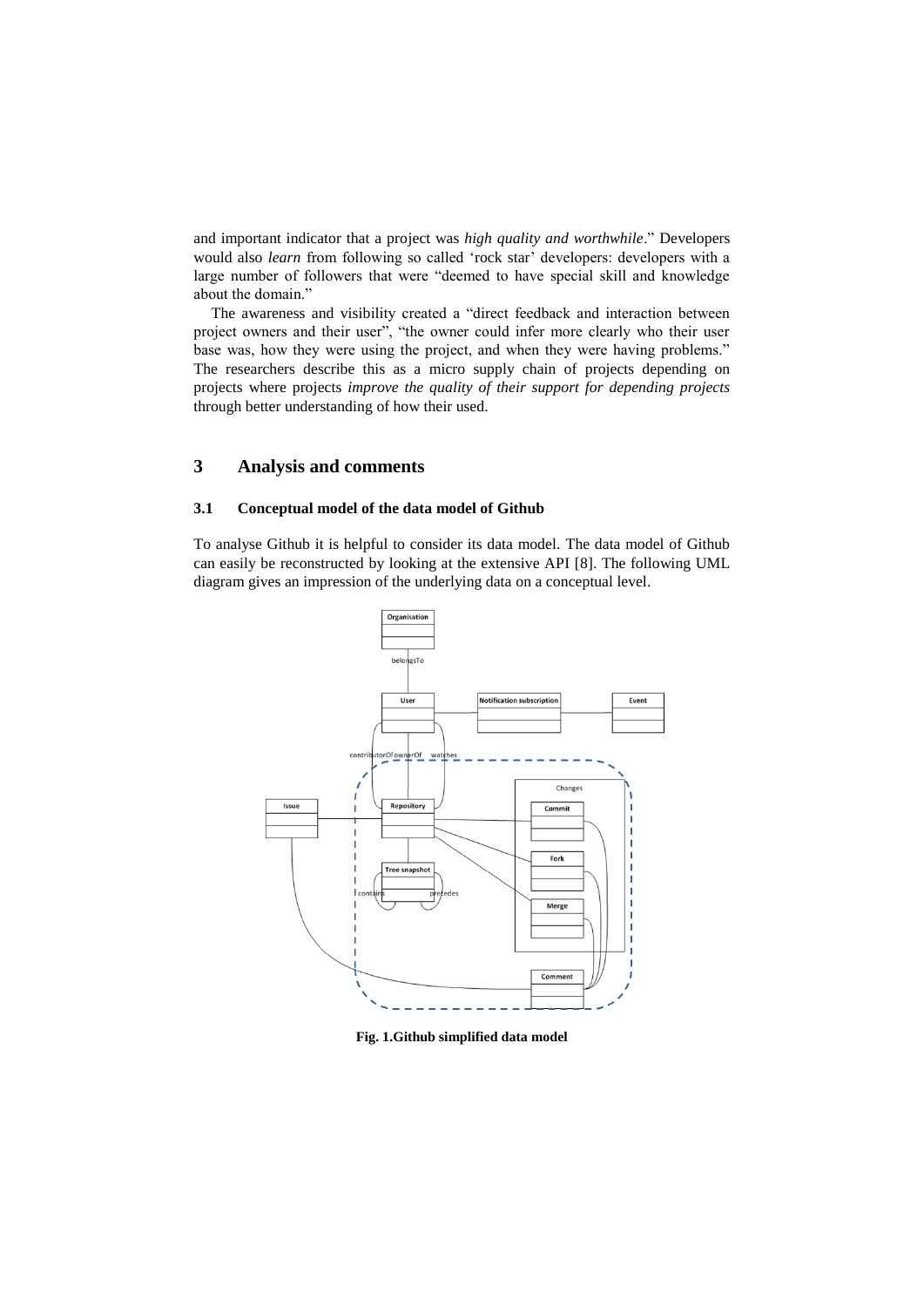The main notable aspects are that:

- Everything is an event to which a user can subscribe. An example is that a user can 'watch' what is happening with a repository. The resultant personal 'feed' of recent events largely provides the aforementioned awareness of what collaborators are doing.
- Chunks of work that need to be done can be tracked through 'issues', which double as feature requests and other units of work that need to be done.
- Not all comment relations are shown. Mainly, comments and discussions relate to specific (parts of) changes and issues. One could say that discussions pertain to work that needs to be done (or not) and to work that has been done and how to proceed from that.
- Everything is centred around changes and change proposals (so-called 'pull requests').

#### **3.2 Github compared to other collaborative software**

From the conceptual data model we observe that coding solutions like Github differ from other collaborative software in that:

- 1. the work is done in discrete steps and
- 2. specific work steps are
	- a. subject to individual discussion and
	- b. can individually be accepted or not or reversed at any time.

This is crucial to collaborative work processes where the work done by different collaborators needs to 'fit' exactly and where it is important to know exactly at what point in time which work results fulfil which tasks or targets. These requirements certainly apply for rule governance modelling.

## **3.3 Modelling decisions and the traceability graph**

Github has an essential feature where it is very easy to submit a change to a model. Other actors have the opportunity to discuss the model in detail, suggest changes and finally accept the suggestions into the final group result. This workflow is called 'forking', 'providing a pull request' and 'accepting and merging the pull request' in Github parlance. From the conceptual model we learned that discussions about potential model changes are available in relationship to the changes themselves. This makes it possible to query these modelling decisions in relationship to the traceability graph and thus fulfull that requirement of agile execution of law.

#### **3.4 Models and temporal dimensions**

The Github software can be divided into the open source Git version control foundation and the commercial browser based collaboration software product built on top of it. Git is an example of Distributed Version Control (DVC) software. It is this